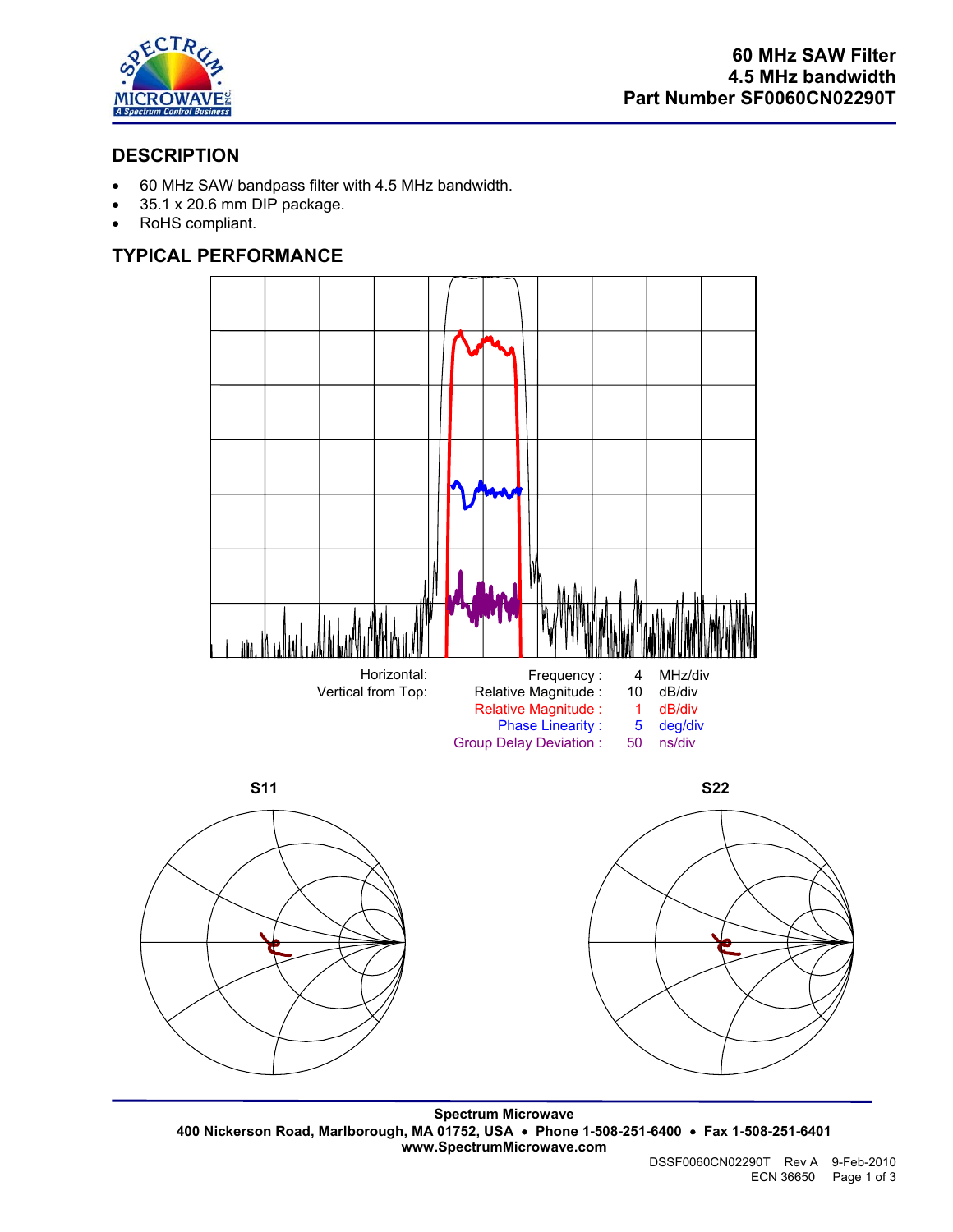

### **SPECIFICATION**

| <b>Parameter</b>                         | <b>Min</b> | <b>Typ</b> | <b>Max</b> | <b>Units</b> |
|------------------------------------------|------------|------------|------------|--------------|
| Center Frequency (Fc) <sup>1</sup>       | 59.70      | 60.00      | 60.30      | <b>MHz</b>   |
| 1dB Bandwidth                            | 4.50       | 4.83       |            | <b>MHz</b>   |
| 3dB Bandwidth <sup>2</sup>               |            | 5.18       | 5.30       | <b>MHz</b>   |
| 50dB Bandwidth <sup>2</sup>              |            | 6.80       | 7.50       | <b>MHz</b>   |
| Device Delay                             |            | 2.920      | 3.000      | <b>us</b>    |
| Average Insertion Loss (57.75-62.25 MHz) |            | 31.9       | 34.0       | dB           |
| Passband Amplitude Ripple <sup>3</sup>   |            | 0.5        | 0.70       | dB p-p       |
| Passband Phase Ripple                    |            | 2          | 4          | deg p-p      |
| <b>Triple Travel and Spurious</b>        | 55         | 58         |            | dB           |
| Input VSWR <sup>4</sup>                  |            | 1.3        | 1.5        | :1           |
| Output VSWR <sup>4</sup>                 |            | 1.3        | 1.5        | :1           |
| Source and Load Impedance                |            | 50         |            | Ω            |
| <b>Ambient Temperature</b>               |            | 25         |            | °C           |

Notes: 1. Average of lower & upper 3 dB frequencies.

2. Referenced to the insertion loss of the device.

3. Defined as the difference between highest and lowest levels over 57.75 to 62.25 MHz.

4. Measured over 57.75 to 62.25 MHz at Ambient Temperature only.

#### **MAXIMUM RATINGS**

| <b>Parameter</b>            | Min | IF X |        |
|-----------------------------|-----|------|--------|
| Storage Temperature Range   | -40 |      |        |
| Operating Temperature Range | -25 |      | $\sim$ |
| Input Power Level           |     |      | dBm    |

#### **MATCHING CIRCUIT**



Notes:

- Suggest the use of 2% tolerance matching components.
- Tuning values shown are for reference only. Optimum values may change depending upon board layout.

**Spectrum Microwave 400 Nickerson Road, Marlborough, MA 01752, USA** • **Phone 1-508-251-6400** • **Fax 1-508-251-6401 www.SpectrumMicrowave.com**